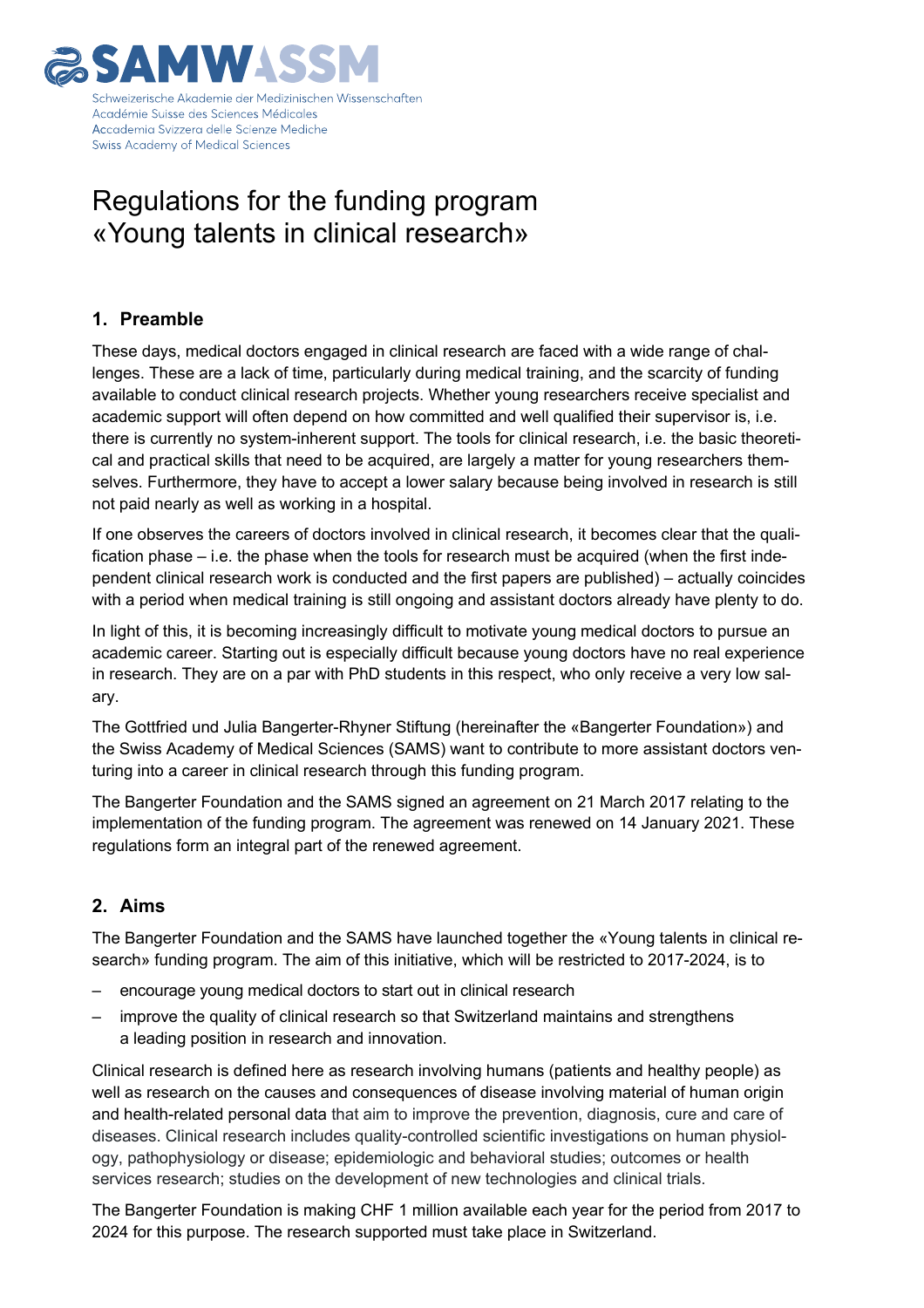# **ESAMWASSM**

### **3. Funding instruments, participation requirements and evaluation criteria**

To fulfil the aims of the funding program, the following instruments are used:

#### *A. YTCR beginner grant*

- For financing «protected time» with regard to training as a researcher;
- Generally, a maximum of CHF 75,000 per person, spread over one to a maximum of two years.

#### *B. YTCR Project grant*

- For realizing their own research project after the beginner grant (A) runs out;
- Generally, a maximum of CHF 40,000 per project per year, for a maximum of two years.

Assistant doctors working in Switzerland, who passed the medical state examination (Staatsexamen or equivalent degree) no more than five years before the submission deadline, and who have not been involved in clinical research except during their undergraduate medical studies and/or MD thesis, may submit an application for a YTCR beginner grant. Applicants enrolled in a PhD/MD-PhD in clinical research are not eligible for support through the YTCR funding program.

Grantees who have already been supported with a YTCR beginner grant and who passed the state examination no more than eight years ago may submit an application for a consecutive, YTCR project grant to consolidate the acquired research skills.

Exceptions to the eligibility window are possible in justified cases, provided that applicants still correspond to the main target group of the YTCR program.

Applicants cannot apply for a beginner grant and for a project grant at the same time.

The amount of time reserved for research for the duration of the grant must be specified in the application. The time freed up from clinical activities must be guaranteed by the department responsible in a binding letter to be enclosed with the application. In addition, an experienced mentor must guarantee to support the grantee during the grant period and beyond for her/his next career step.

When evaluating applications, the expert committee uses the following criteria:

- The applicant's motivation (including career plan);
- The applicant's potential for a career in clinical research;
- The mentor's academic qualifications and experience;
- The academic quality, topicality and feasibility of the planned study;
- The quality of the research group and institution where the research training is to take place or the research project is to be completed;
- The extent of support from the mentor, research group and institution, documented in a substantial supporting letter, with reference to any additional funding being provided for the project and to any support beyond the grant period for the applicant's next career step.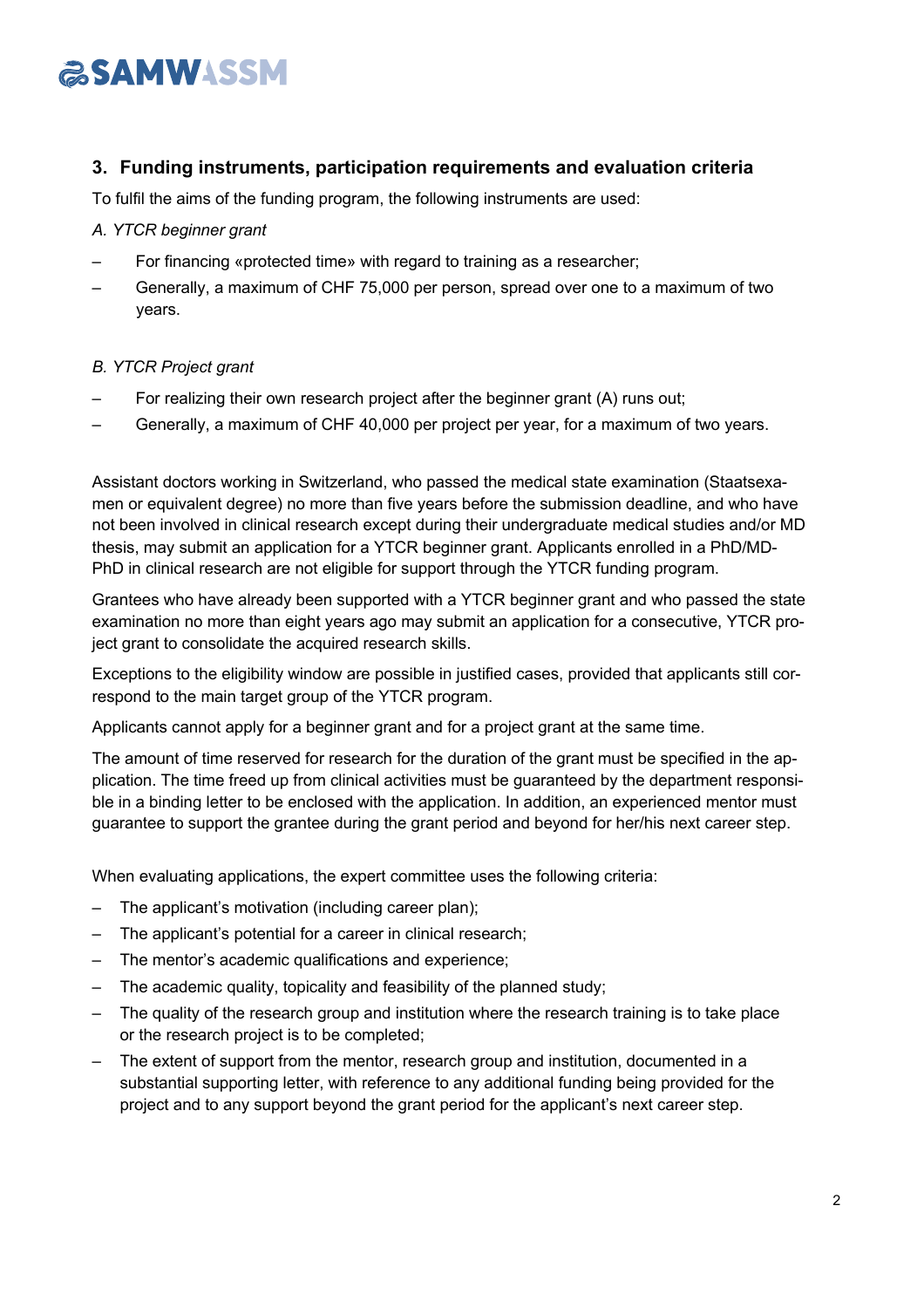# **ESAMWASSM**

### **4. Submission procedure**

The «Young talents in clinical research» funding program is being advertised through the information channels of SAMS (Bulletin, website, newsletter) and the Bangerter Foundation (website). Calls for proposals can also appear in the following publications: Schweizerische Ärztezeitung, Swiss Medical Weekly and Revue Médicale Suisse.

Detailed information about the funding program is published on the SAMS website under sams.ch/en/ytcr. Applications are to be submitted via the website using the form provided together with all the specified documents.

The submission deadlines will be announced well in advance, generally three months before the closing date. The first submission deadline was 30 June 2017.

### **5. Organisation of the funding program**

The SAMS General Secretariat is responsible for the administrative and scientific management of the program. This is where applications are checked for formal eligibility and completeness, documents are prepared for the attention of the SAMS YTCR Expert Committee and evaluation meetings are organised. The SAMS is also responsible for answering content-related questions from candidates and for publicising the «Young talents in clinical research» funding program.

Applications are reviewed by the SAMS YTCR Expert Committee comprised of representatives from different disciplines. In accordance with the SAMS statutes, committee members are chosen by the SAMS Executive Board; the committee's chairperson is chosen by the SAMS Senate. The Bangerter Foundation is represented on the committee but has no voting powers. The Expert Committee decides which of the applications submitted will be proposed to the Bangerter Foundation Board for funding.

The Bangerter Foundation Board is responsible for approving funding. It decides which of the applications proposed for funding will receive support. Candidates are notified, whenever possible, within five months of the submission date.

### **6. Payment**

Funding is either paid as a lump sum or in annual instalments by the Bangerter Foundation. Funding cannot be awarded retrospectively.

### **7. Conditions after approval**

Grant recipients must write an annual interim scientific report (this is a condition for payment of any further instalments) and, once the grant has finished, they must write both a final scientific report and a final financial report. All relevant documents and receipts should be kept for the final financial report and submitted on request. Unused money must be repaid and must not be used for other purposes. The final scientific and financial reports must be submitted no later than six weeks after the funding period ends.

Significant changes in the research work or research conditions must be notified immediately to the SAMS. Such changes from what has been approved by the YTCR Expert Committee require